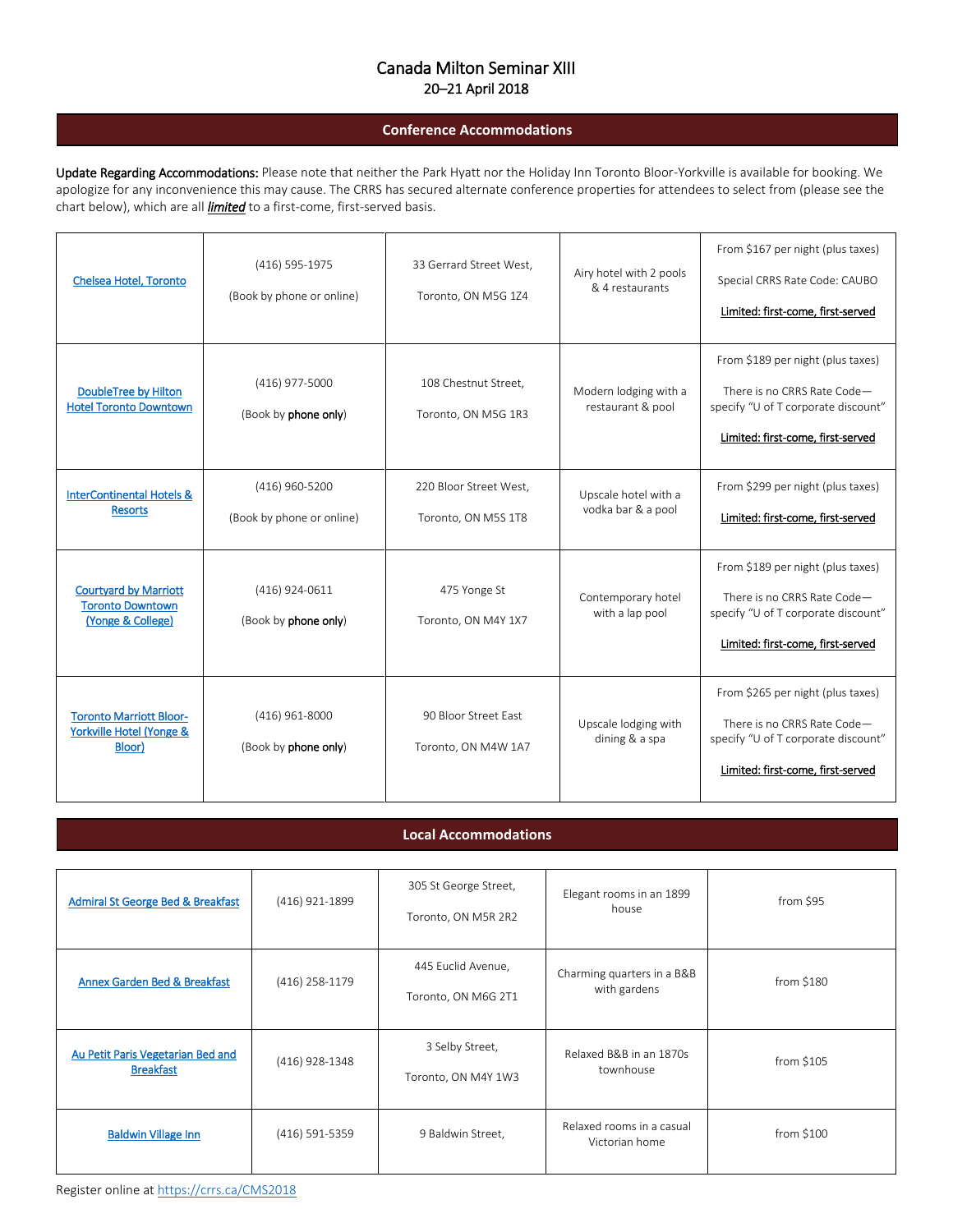|                                                           |                | Toronto, ON M5T 1L1                            |                                                    |                |
|-----------------------------------------------------------|----------------|------------------------------------------------|----------------------------------------------------|----------------|
| <b>bE sixFifty Hotel</b>                                  | (416) 971-6500 | 650 Bay Street,<br>Toronto, ON M5G 1M8         | Hip rooms, plus<br>complimentary iPads             | from \$179     |
| <b>Beverley Place Bed &amp; Breakfast</b>                 | (416) 977-0077 | 226 Beverley Street,<br>Toronto, ON M5T 1Z3    | Free Wi-Fi, free breakfast                         | phone for rate |
| <b>Clinton and Bloor B&amp;B</b>                          | (416) 898-8461 | 390 Clinton Street,<br>Toronto, ON M6G 2Z2     | Relaxed all-suite, bed-and-<br>breakfast           | from \$209     |
| <b>Comfort Hotel Downtown</b>                             | (416) 924-1222 | 15 Charles Street East,<br>Toronto, ON M4Y 1S1 | Simple lodging with<br>Japanese dining             | from \$222     |
| <b>Downtown Home Inn</b>                                  | (647) 342-1010 | 2 Monteith Street,<br>Toronto, ON M4Y 1K7      | Casual quarters in a<br>Victorian B&B              | from \$128     |
| <b>Executive Underground B&amp;B</b><br><b>Apartments</b> | (416) 967-6991 | 41 Homewood Avenue,<br>Toronto, ON M4Y 2K1     | Relaxed suite with a kitchen<br>& fireplace        | from \$300     |
| <b>Four Seasons Hotel</b>                                 | (416) 964-0411 | 60 Yorkville Avenue,<br>Toronto, ON M4W 0A4    | Luxe property with fine<br>dining & a spa          | from \$645     |
| <b>Havinn</b>                                             | (416) 922-5220 | 118 Spadina Road,<br>Toronto, ON M5R 2T8       | Casual guesthouse in a<br>Victorian home           | from \$84      |
| Hotel 89                                                  | (416) 964-1220 | 89 Avenue Road,<br>Toronto, ON M5R 2G3         | Unique boutique hotel in<br>the heart of Yorkville | from \$169     |
| <b>Howard Johnson Hotel Toronto</b><br>Yorkville          | (416) 964-1220 | 89 Avenue Road,<br>Toronto, ON M5R 2G3         | Basic hotel with a gym &<br>free breakfast         | from \$161     |
| <b>Index B&amp;B</b>                                      | (416) 535-6957 | 50 Gladstone Aveue,<br>Toronto, ON M6J 3K6     | Minimalist rooms above an<br>art gallery           | from \$95      |
| <b>Jarvis House</b>                                       | (416) 975-3838 | 344 Jarvis Street,<br>Toronto, ON M4Y 2G6      | Simple rooms in a casual<br>Victorian home         | from \$79      |
| Les Amis Bed & Breakfast                                  | (416) 591-0635 | 31 Granby Street,<br>Toronto, ON M5B 1H8       | Laid-back option with a<br>rooftop patio           | from \$89      |